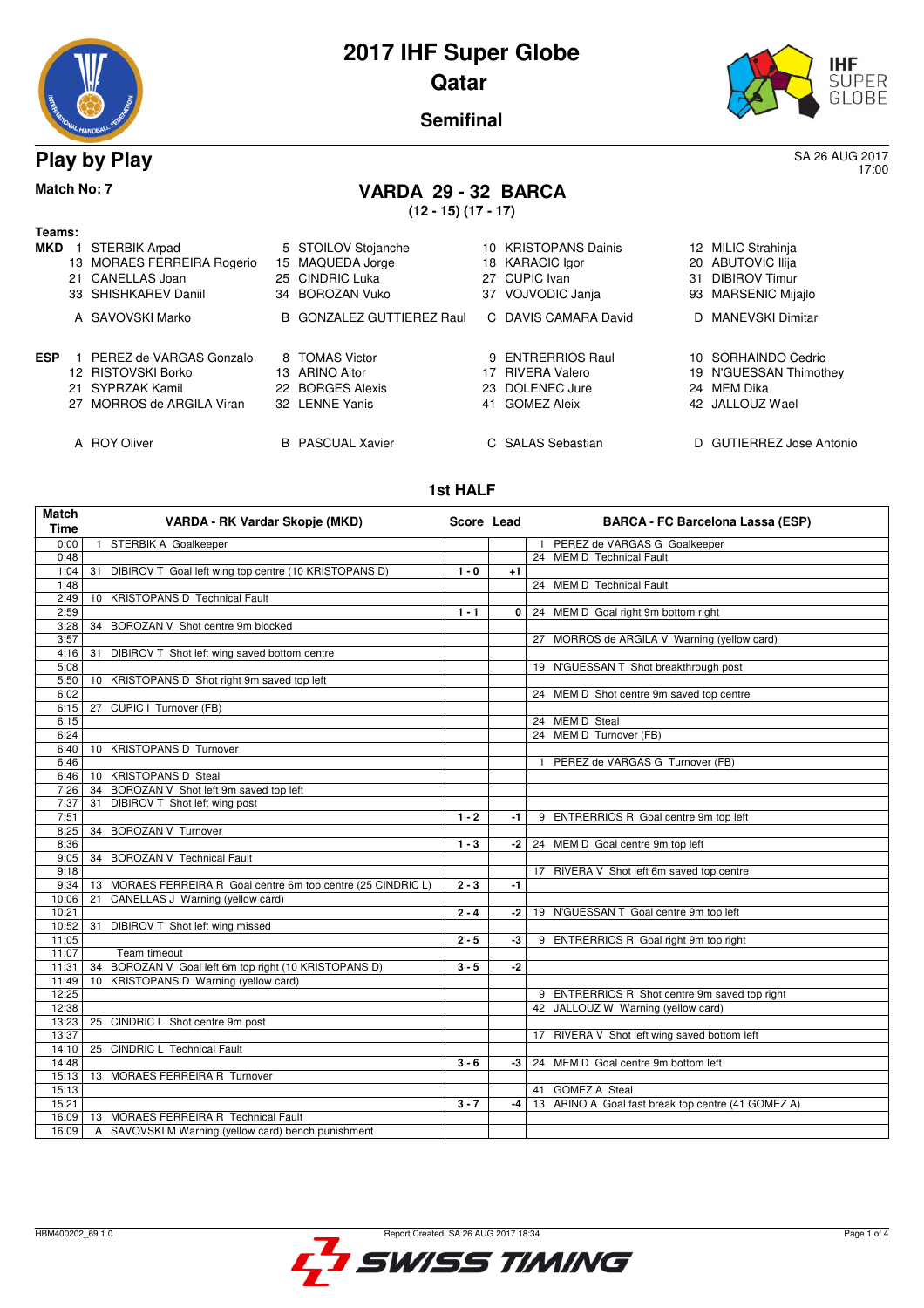



#### **Semifinal**

17:00

### **VARDA 29 - 32 BARCA**

**(12 - 15) (17 - 17)**

| 1st HALI |  |
|----------|--|
|----------|--|

| 16:35<br>42 JALLOUZ W Shot centre 9m blocked<br>31 DIBIROV T Shot fast break saved bottom left<br>16:43<br>16:56<br>42 JALLOUZ W Goal right 9m middle right<br>$3 - 8$<br>-5<br>17:22<br>25 CINDRIC L Shot breakthrough saved middle left<br>42 JALLOUZ W Shot centre 9m blocked<br>17:38<br>9 ENTRERRIOS R Goal right 9m top left<br>17:57<br>$3 - 9$<br>-6<br>18:05<br>34 BOROZAN V Shot left 6m saved middle left<br>18:54<br>42 JALLOUZ W Turnover<br>18:54<br><b>CANELLAS J Steal</b><br>21<br>13 MORAES FERREIRA R Shot centre 6m missed<br>19:34<br>20:10<br>42 JALLOUZ W Shot right 9m missed<br>10 KRISTOPANS D Turnover<br>20:19<br>20:19<br>13 ARINO A Steal<br>9 ENTRERRIOS R Goal right 9m bottom right<br>20:58<br>$3 - 10$<br>-7<br>21:10   12 MILIC S for 1 STERBIK A Goalkeeper<br>18 KARACIC I Goal breakthrough bottom left<br>21:32<br>$4 - 10$<br>-6<br>22:00<br>$4 - 11$<br>$-7$<br>42 JALLOUZ W Goal centre 9m bottom left<br>22:12<br>25 CINDRIC L 7m received<br>22:12<br>MORROS de ARGILA V 7m caused<br>22:12<br>27 MORROS de ARGILA V 2 minutes suspension<br>22:12<br>27 CUPIC I Goal Penalty shot top right (25 CINDRIC L)<br>$5 - 11$<br>-6<br>19 N'GUESSAN T for 1 PEREZ de VARGAS G Goalkeeper<br>22:40<br>23:03<br>PEREZ de VARGAS G for 27 MORROS de ARGILA V Goalkeeper<br>19 N'GUESSAN T Goal breakthrough bottom left<br>23:03<br>$5 - 12$<br>-7<br>10 KRISTOPANS D Turnover<br>23:34<br>41 GOMEZ A Steal<br>23:34<br>24:15<br>24 MEM D Shot left 9m saved bottom right<br>24:38<br>24 MEM D Shot right 9m post<br>24:44<br>DIBIROV T Goal fast break bottom left (21 CANELLAS J)<br>$6 - 12$<br>31<br>-6<br>$-7$<br>SYPRZAK K Goal centre 6m middle right (24 MEM D)<br>25:15<br>$6 - 13$<br>21<br>25:26<br>$7 - 13$<br>-6<br>18 KARACIC I Goal left 9m bottom left<br>22 BORGES A Technical Fault<br>26:06<br>26:16<br>$8 - 13$<br>13 MORAES FERREIRA R Goal fast break middle left (25 CINDRIC L)<br>-5<br>$8 - 14$<br>GOMEZ A Goal right wing bottom centre (19 N'GUESSAN T)<br>26:51<br>-6<br>41<br>25 CINDRIC L Turnover<br>27:15<br>27:15<br>19 N'GUESSAN T Steal<br>19 N'GUESSAN T Technical Fault<br>27:22<br>27:30<br>13 MORAES FERREIRA R 7m received<br>27:30<br>22 BORGES A 7m caused<br>27:30<br>BORGES A 2 minutes suspension<br>22<br>27:30<br>27 CUPIC I Goal Penalty shot bottom left (13 MORAES FERREIRA R)<br>$9 - 14$<br>-5<br>23 DOLENEC J Shot centre 9m missed<br>28:32<br>28:39<br>13 MORAES FERREIRA R Goal fast break top left (18 KARACIC I)<br>$10 - 14$<br>-4<br>28:57<br>21 SYPRZAK K for 1 PEREZ de VARGAS G Goalkeeper<br>24 MEM D Shot right 9m saved top left<br>29:16<br>29:25<br>31 DIBIROV T Goal fast break bottom left (27 CUPIC I)<br>$11 - 14$<br>$-3$<br>PEREZ de VARGAS G for 27 MORROS de ARGILA V Goalkeeper<br>29:38<br>$\mathbf{1}$<br>29:38<br>Team timeout<br>29:53<br>$11 - 15$<br>13 ARINO A Goal right wing top centre (42 JALLOUZ W)<br>-4<br>29:53<br>Team timeout<br>30:00   25 CINDRIC L Goal centre 6m bottom left (10 KRISTOPANS D)<br>$12 - 15$ | <b>Match</b><br><b>Time</b> | VARDA - RK Vardar Skopje (MKD) | Score Lead |      | <b>BARCA - FC Barcelona Lassa (ESP)</b> |
|---------------------------------------------------------------------------------------------------------------------------------------------------------------------------------------------------------------------------------------------------------------------------------------------------------------------------------------------------------------------------------------------------------------------------------------------------------------------------------------------------------------------------------------------------------------------------------------------------------------------------------------------------------------------------------------------------------------------------------------------------------------------------------------------------------------------------------------------------------------------------------------------------------------------------------------------------------------------------------------------------------------------------------------------------------------------------------------------------------------------------------------------------------------------------------------------------------------------------------------------------------------------------------------------------------------------------------------------------------------------------------------------------------------------------------------------------------------------------------------------------------------------------------------------------------------------------------------------------------------------------------------------------------------------------------------------------------------------------------------------------------------------------------------------------------------------------------------------------------------------------------------------------------------------------------------------------------------------------------------------------------------------------------------------------------------------------------------------------------------------------------------------------------------------------------------------------------------------------------------------------------------------------------------------------------------------------------------------------------------------------------------------------------------------------------------------------------------------------------------------------------------------------------------------------------------------------------------------------------------------------------------------------------------------------------------------------------------------------------------------------------------------------------------------------------------------------------------------------------------------------------------------------------------------------------------------------------------------------------------------------------------------------------------------------|-----------------------------|--------------------------------|------------|------|-----------------------------------------|
|                                                                                                                                                                                                                                                                                                                                                                                                                                                                                                                                                                                                                                                                                                                                                                                                                                                                                                                                                                                                                                                                                                                                                                                                                                                                                                                                                                                                                                                                                                                                                                                                                                                                                                                                                                                                                                                                                                                                                                                                                                                                                                                                                                                                                                                                                                                                                                                                                                                                                                                                                                                                                                                                                                                                                                                                                                                                                                                                                                                                                                                   |                             |                                |            |      |                                         |
|                                                                                                                                                                                                                                                                                                                                                                                                                                                                                                                                                                                                                                                                                                                                                                                                                                                                                                                                                                                                                                                                                                                                                                                                                                                                                                                                                                                                                                                                                                                                                                                                                                                                                                                                                                                                                                                                                                                                                                                                                                                                                                                                                                                                                                                                                                                                                                                                                                                                                                                                                                                                                                                                                                                                                                                                                                                                                                                                                                                                                                                   |                             |                                |            |      |                                         |
|                                                                                                                                                                                                                                                                                                                                                                                                                                                                                                                                                                                                                                                                                                                                                                                                                                                                                                                                                                                                                                                                                                                                                                                                                                                                                                                                                                                                                                                                                                                                                                                                                                                                                                                                                                                                                                                                                                                                                                                                                                                                                                                                                                                                                                                                                                                                                                                                                                                                                                                                                                                                                                                                                                                                                                                                                                                                                                                                                                                                                                                   |                             |                                |            |      |                                         |
|                                                                                                                                                                                                                                                                                                                                                                                                                                                                                                                                                                                                                                                                                                                                                                                                                                                                                                                                                                                                                                                                                                                                                                                                                                                                                                                                                                                                                                                                                                                                                                                                                                                                                                                                                                                                                                                                                                                                                                                                                                                                                                                                                                                                                                                                                                                                                                                                                                                                                                                                                                                                                                                                                                                                                                                                                                                                                                                                                                                                                                                   |                             |                                |            |      |                                         |
|                                                                                                                                                                                                                                                                                                                                                                                                                                                                                                                                                                                                                                                                                                                                                                                                                                                                                                                                                                                                                                                                                                                                                                                                                                                                                                                                                                                                                                                                                                                                                                                                                                                                                                                                                                                                                                                                                                                                                                                                                                                                                                                                                                                                                                                                                                                                                                                                                                                                                                                                                                                                                                                                                                                                                                                                                                                                                                                                                                                                                                                   |                             |                                |            |      |                                         |
|                                                                                                                                                                                                                                                                                                                                                                                                                                                                                                                                                                                                                                                                                                                                                                                                                                                                                                                                                                                                                                                                                                                                                                                                                                                                                                                                                                                                                                                                                                                                                                                                                                                                                                                                                                                                                                                                                                                                                                                                                                                                                                                                                                                                                                                                                                                                                                                                                                                                                                                                                                                                                                                                                                                                                                                                                                                                                                                                                                                                                                                   |                             |                                |            |      |                                         |
|                                                                                                                                                                                                                                                                                                                                                                                                                                                                                                                                                                                                                                                                                                                                                                                                                                                                                                                                                                                                                                                                                                                                                                                                                                                                                                                                                                                                                                                                                                                                                                                                                                                                                                                                                                                                                                                                                                                                                                                                                                                                                                                                                                                                                                                                                                                                                                                                                                                                                                                                                                                                                                                                                                                                                                                                                                                                                                                                                                                                                                                   |                             |                                |            |      |                                         |
|                                                                                                                                                                                                                                                                                                                                                                                                                                                                                                                                                                                                                                                                                                                                                                                                                                                                                                                                                                                                                                                                                                                                                                                                                                                                                                                                                                                                                                                                                                                                                                                                                                                                                                                                                                                                                                                                                                                                                                                                                                                                                                                                                                                                                                                                                                                                                                                                                                                                                                                                                                                                                                                                                                                                                                                                                                                                                                                                                                                                                                                   |                             |                                |            |      |                                         |
|                                                                                                                                                                                                                                                                                                                                                                                                                                                                                                                                                                                                                                                                                                                                                                                                                                                                                                                                                                                                                                                                                                                                                                                                                                                                                                                                                                                                                                                                                                                                                                                                                                                                                                                                                                                                                                                                                                                                                                                                                                                                                                                                                                                                                                                                                                                                                                                                                                                                                                                                                                                                                                                                                                                                                                                                                                                                                                                                                                                                                                                   |                             |                                |            |      |                                         |
|                                                                                                                                                                                                                                                                                                                                                                                                                                                                                                                                                                                                                                                                                                                                                                                                                                                                                                                                                                                                                                                                                                                                                                                                                                                                                                                                                                                                                                                                                                                                                                                                                                                                                                                                                                                                                                                                                                                                                                                                                                                                                                                                                                                                                                                                                                                                                                                                                                                                                                                                                                                                                                                                                                                                                                                                                                                                                                                                                                                                                                                   |                             |                                |            |      |                                         |
|                                                                                                                                                                                                                                                                                                                                                                                                                                                                                                                                                                                                                                                                                                                                                                                                                                                                                                                                                                                                                                                                                                                                                                                                                                                                                                                                                                                                                                                                                                                                                                                                                                                                                                                                                                                                                                                                                                                                                                                                                                                                                                                                                                                                                                                                                                                                                                                                                                                                                                                                                                                                                                                                                                                                                                                                                                                                                                                                                                                                                                                   |                             |                                |            |      |                                         |
|                                                                                                                                                                                                                                                                                                                                                                                                                                                                                                                                                                                                                                                                                                                                                                                                                                                                                                                                                                                                                                                                                                                                                                                                                                                                                                                                                                                                                                                                                                                                                                                                                                                                                                                                                                                                                                                                                                                                                                                                                                                                                                                                                                                                                                                                                                                                                                                                                                                                                                                                                                                                                                                                                                                                                                                                                                                                                                                                                                                                                                                   |                             |                                |            |      |                                         |
|                                                                                                                                                                                                                                                                                                                                                                                                                                                                                                                                                                                                                                                                                                                                                                                                                                                                                                                                                                                                                                                                                                                                                                                                                                                                                                                                                                                                                                                                                                                                                                                                                                                                                                                                                                                                                                                                                                                                                                                                                                                                                                                                                                                                                                                                                                                                                                                                                                                                                                                                                                                                                                                                                                                                                                                                                                                                                                                                                                                                                                                   |                             |                                |            |      |                                         |
|                                                                                                                                                                                                                                                                                                                                                                                                                                                                                                                                                                                                                                                                                                                                                                                                                                                                                                                                                                                                                                                                                                                                                                                                                                                                                                                                                                                                                                                                                                                                                                                                                                                                                                                                                                                                                                                                                                                                                                                                                                                                                                                                                                                                                                                                                                                                                                                                                                                                                                                                                                                                                                                                                                                                                                                                                                                                                                                                                                                                                                                   |                             |                                |            |      |                                         |
|                                                                                                                                                                                                                                                                                                                                                                                                                                                                                                                                                                                                                                                                                                                                                                                                                                                                                                                                                                                                                                                                                                                                                                                                                                                                                                                                                                                                                                                                                                                                                                                                                                                                                                                                                                                                                                                                                                                                                                                                                                                                                                                                                                                                                                                                                                                                                                                                                                                                                                                                                                                                                                                                                                                                                                                                                                                                                                                                                                                                                                                   |                             |                                |            |      |                                         |
|                                                                                                                                                                                                                                                                                                                                                                                                                                                                                                                                                                                                                                                                                                                                                                                                                                                                                                                                                                                                                                                                                                                                                                                                                                                                                                                                                                                                                                                                                                                                                                                                                                                                                                                                                                                                                                                                                                                                                                                                                                                                                                                                                                                                                                                                                                                                                                                                                                                                                                                                                                                                                                                                                                                                                                                                                                                                                                                                                                                                                                                   |                             |                                |            |      |                                         |
|                                                                                                                                                                                                                                                                                                                                                                                                                                                                                                                                                                                                                                                                                                                                                                                                                                                                                                                                                                                                                                                                                                                                                                                                                                                                                                                                                                                                                                                                                                                                                                                                                                                                                                                                                                                                                                                                                                                                                                                                                                                                                                                                                                                                                                                                                                                                                                                                                                                                                                                                                                                                                                                                                                                                                                                                                                                                                                                                                                                                                                                   |                             |                                |            |      |                                         |
|                                                                                                                                                                                                                                                                                                                                                                                                                                                                                                                                                                                                                                                                                                                                                                                                                                                                                                                                                                                                                                                                                                                                                                                                                                                                                                                                                                                                                                                                                                                                                                                                                                                                                                                                                                                                                                                                                                                                                                                                                                                                                                                                                                                                                                                                                                                                                                                                                                                                                                                                                                                                                                                                                                                                                                                                                                                                                                                                                                                                                                                   |                             |                                |            |      |                                         |
|                                                                                                                                                                                                                                                                                                                                                                                                                                                                                                                                                                                                                                                                                                                                                                                                                                                                                                                                                                                                                                                                                                                                                                                                                                                                                                                                                                                                                                                                                                                                                                                                                                                                                                                                                                                                                                                                                                                                                                                                                                                                                                                                                                                                                                                                                                                                                                                                                                                                                                                                                                                                                                                                                                                                                                                                                                                                                                                                                                                                                                                   |                             |                                |            |      |                                         |
|                                                                                                                                                                                                                                                                                                                                                                                                                                                                                                                                                                                                                                                                                                                                                                                                                                                                                                                                                                                                                                                                                                                                                                                                                                                                                                                                                                                                                                                                                                                                                                                                                                                                                                                                                                                                                                                                                                                                                                                                                                                                                                                                                                                                                                                                                                                                                                                                                                                                                                                                                                                                                                                                                                                                                                                                                                                                                                                                                                                                                                                   |                             |                                |            |      |                                         |
|                                                                                                                                                                                                                                                                                                                                                                                                                                                                                                                                                                                                                                                                                                                                                                                                                                                                                                                                                                                                                                                                                                                                                                                                                                                                                                                                                                                                                                                                                                                                                                                                                                                                                                                                                                                                                                                                                                                                                                                                                                                                                                                                                                                                                                                                                                                                                                                                                                                                                                                                                                                                                                                                                                                                                                                                                                                                                                                                                                                                                                                   |                             |                                |            |      |                                         |
|                                                                                                                                                                                                                                                                                                                                                                                                                                                                                                                                                                                                                                                                                                                                                                                                                                                                                                                                                                                                                                                                                                                                                                                                                                                                                                                                                                                                                                                                                                                                                                                                                                                                                                                                                                                                                                                                                                                                                                                                                                                                                                                                                                                                                                                                                                                                                                                                                                                                                                                                                                                                                                                                                                                                                                                                                                                                                                                                                                                                                                                   |                             |                                |            |      |                                         |
|                                                                                                                                                                                                                                                                                                                                                                                                                                                                                                                                                                                                                                                                                                                                                                                                                                                                                                                                                                                                                                                                                                                                                                                                                                                                                                                                                                                                                                                                                                                                                                                                                                                                                                                                                                                                                                                                                                                                                                                                                                                                                                                                                                                                                                                                                                                                                                                                                                                                                                                                                                                                                                                                                                                                                                                                                                                                                                                                                                                                                                                   |                             |                                |            |      |                                         |
|                                                                                                                                                                                                                                                                                                                                                                                                                                                                                                                                                                                                                                                                                                                                                                                                                                                                                                                                                                                                                                                                                                                                                                                                                                                                                                                                                                                                                                                                                                                                                                                                                                                                                                                                                                                                                                                                                                                                                                                                                                                                                                                                                                                                                                                                                                                                                                                                                                                                                                                                                                                                                                                                                                                                                                                                                                                                                                                                                                                                                                                   |                             |                                |            |      |                                         |
|                                                                                                                                                                                                                                                                                                                                                                                                                                                                                                                                                                                                                                                                                                                                                                                                                                                                                                                                                                                                                                                                                                                                                                                                                                                                                                                                                                                                                                                                                                                                                                                                                                                                                                                                                                                                                                                                                                                                                                                                                                                                                                                                                                                                                                                                                                                                                                                                                                                                                                                                                                                                                                                                                                                                                                                                                                                                                                                                                                                                                                                   |                             |                                |            |      |                                         |
|                                                                                                                                                                                                                                                                                                                                                                                                                                                                                                                                                                                                                                                                                                                                                                                                                                                                                                                                                                                                                                                                                                                                                                                                                                                                                                                                                                                                                                                                                                                                                                                                                                                                                                                                                                                                                                                                                                                                                                                                                                                                                                                                                                                                                                                                                                                                                                                                                                                                                                                                                                                                                                                                                                                                                                                                                                                                                                                                                                                                                                                   |                             |                                |            |      |                                         |
|                                                                                                                                                                                                                                                                                                                                                                                                                                                                                                                                                                                                                                                                                                                                                                                                                                                                                                                                                                                                                                                                                                                                                                                                                                                                                                                                                                                                                                                                                                                                                                                                                                                                                                                                                                                                                                                                                                                                                                                                                                                                                                                                                                                                                                                                                                                                                                                                                                                                                                                                                                                                                                                                                                                                                                                                                                                                                                                                                                                                                                                   |                             |                                |            |      |                                         |
|                                                                                                                                                                                                                                                                                                                                                                                                                                                                                                                                                                                                                                                                                                                                                                                                                                                                                                                                                                                                                                                                                                                                                                                                                                                                                                                                                                                                                                                                                                                                                                                                                                                                                                                                                                                                                                                                                                                                                                                                                                                                                                                                                                                                                                                                                                                                                                                                                                                                                                                                                                                                                                                                                                                                                                                                                                                                                                                                                                                                                                                   |                             |                                |            |      |                                         |
|                                                                                                                                                                                                                                                                                                                                                                                                                                                                                                                                                                                                                                                                                                                                                                                                                                                                                                                                                                                                                                                                                                                                                                                                                                                                                                                                                                                                                                                                                                                                                                                                                                                                                                                                                                                                                                                                                                                                                                                                                                                                                                                                                                                                                                                                                                                                                                                                                                                                                                                                                                                                                                                                                                                                                                                                                                                                                                                                                                                                                                                   |                             |                                |            |      |                                         |
|                                                                                                                                                                                                                                                                                                                                                                                                                                                                                                                                                                                                                                                                                                                                                                                                                                                                                                                                                                                                                                                                                                                                                                                                                                                                                                                                                                                                                                                                                                                                                                                                                                                                                                                                                                                                                                                                                                                                                                                                                                                                                                                                                                                                                                                                                                                                                                                                                                                                                                                                                                                                                                                                                                                                                                                                                                                                                                                                                                                                                                                   |                             |                                |            |      |                                         |
|                                                                                                                                                                                                                                                                                                                                                                                                                                                                                                                                                                                                                                                                                                                                                                                                                                                                                                                                                                                                                                                                                                                                                                                                                                                                                                                                                                                                                                                                                                                                                                                                                                                                                                                                                                                                                                                                                                                                                                                                                                                                                                                                                                                                                                                                                                                                                                                                                                                                                                                                                                                                                                                                                                                                                                                                                                                                                                                                                                                                                                                   |                             |                                |            |      |                                         |
|                                                                                                                                                                                                                                                                                                                                                                                                                                                                                                                                                                                                                                                                                                                                                                                                                                                                                                                                                                                                                                                                                                                                                                                                                                                                                                                                                                                                                                                                                                                                                                                                                                                                                                                                                                                                                                                                                                                                                                                                                                                                                                                                                                                                                                                                                                                                                                                                                                                                                                                                                                                                                                                                                                                                                                                                                                                                                                                                                                                                                                                   |                             |                                |            |      |                                         |
|                                                                                                                                                                                                                                                                                                                                                                                                                                                                                                                                                                                                                                                                                                                                                                                                                                                                                                                                                                                                                                                                                                                                                                                                                                                                                                                                                                                                                                                                                                                                                                                                                                                                                                                                                                                                                                                                                                                                                                                                                                                                                                                                                                                                                                                                                                                                                                                                                                                                                                                                                                                                                                                                                                                                                                                                                                                                                                                                                                                                                                                   |                             |                                |            |      |                                         |
|                                                                                                                                                                                                                                                                                                                                                                                                                                                                                                                                                                                                                                                                                                                                                                                                                                                                                                                                                                                                                                                                                                                                                                                                                                                                                                                                                                                                                                                                                                                                                                                                                                                                                                                                                                                                                                                                                                                                                                                                                                                                                                                                                                                                                                                                                                                                                                                                                                                                                                                                                                                                                                                                                                                                                                                                                                                                                                                                                                                                                                                   |                             |                                |            |      |                                         |
|                                                                                                                                                                                                                                                                                                                                                                                                                                                                                                                                                                                                                                                                                                                                                                                                                                                                                                                                                                                                                                                                                                                                                                                                                                                                                                                                                                                                                                                                                                                                                                                                                                                                                                                                                                                                                                                                                                                                                                                                                                                                                                                                                                                                                                                                                                                                                                                                                                                                                                                                                                                                                                                                                                                                                                                                                                                                                                                                                                                                                                                   |                             |                                |            |      |                                         |
|                                                                                                                                                                                                                                                                                                                                                                                                                                                                                                                                                                                                                                                                                                                                                                                                                                                                                                                                                                                                                                                                                                                                                                                                                                                                                                                                                                                                                                                                                                                                                                                                                                                                                                                                                                                                                                                                                                                                                                                                                                                                                                                                                                                                                                                                                                                                                                                                                                                                                                                                                                                                                                                                                                                                                                                                                                                                                                                                                                                                                                                   |                             |                                |            |      |                                         |
|                                                                                                                                                                                                                                                                                                                                                                                                                                                                                                                                                                                                                                                                                                                                                                                                                                                                                                                                                                                                                                                                                                                                                                                                                                                                                                                                                                                                                                                                                                                                                                                                                                                                                                                                                                                                                                                                                                                                                                                                                                                                                                                                                                                                                                                                                                                                                                                                                                                                                                                                                                                                                                                                                                                                                                                                                                                                                                                                                                                                                                                   |                             |                                |            |      |                                         |
|                                                                                                                                                                                                                                                                                                                                                                                                                                                                                                                                                                                                                                                                                                                                                                                                                                                                                                                                                                                                                                                                                                                                                                                                                                                                                                                                                                                                                                                                                                                                                                                                                                                                                                                                                                                                                                                                                                                                                                                                                                                                                                                                                                                                                                                                                                                                                                                                                                                                                                                                                                                                                                                                                                                                                                                                                                                                                                                                                                                                                                                   |                             |                                |            |      |                                         |
|                                                                                                                                                                                                                                                                                                                                                                                                                                                                                                                                                                                                                                                                                                                                                                                                                                                                                                                                                                                                                                                                                                                                                                                                                                                                                                                                                                                                                                                                                                                                                                                                                                                                                                                                                                                                                                                                                                                                                                                                                                                                                                                                                                                                                                                                                                                                                                                                                                                                                                                                                                                                                                                                                                                                                                                                                                                                                                                                                                                                                                                   |                             |                                |            |      |                                         |
|                                                                                                                                                                                                                                                                                                                                                                                                                                                                                                                                                                                                                                                                                                                                                                                                                                                                                                                                                                                                                                                                                                                                                                                                                                                                                                                                                                                                                                                                                                                                                                                                                                                                                                                                                                                                                                                                                                                                                                                                                                                                                                                                                                                                                                                                                                                                                                                                                                                                                                                                                                                                                                                                                                                                                                                                                                                                                                                                                                                                                                                   |                             |                                |            |      |                                         |
|                                                                                                                                                                                                                                                                                                                                                                                                                                                                                                                                                                                                                                                                                                                                                                                                                                                                                                                                                                                                                                                                                                                                                                                                                                                                                                                                                                                                                                                                                                                                                                                                                                                                                                                                                                                                                                                                                                                                                                                                                                                                                                                                                                                                                                                                                                                                                                                                                                                                                                                                                                                                                                                                                                                                                                                                                                                                                                                                                                                                                                                   |                             |                                |            |      |                                         |
|                                                                                                                                                                                                                                                                                                                                                                                                                                                                                                                                                                                                                                                                                                                                                                                                                                                                                                                                                                                                                                                                                                                                                                                                                                                                                                                                                                                                                                                                                                                                                                                                                                                                                                                                                                                                                                                                                                                                                                                                                                                                                                                                                                                                                                                                                                                                                                                                                                                                                                                                                                                                                                                                                                                                                                                                                                                                                                                                                                                                                                                   |                             |                                |            |      |                                         |
|                                                                                                                                                                                                                                                                                                                                                                                                                                                                                                                                                                                                                                                                                                                                                                                                                                                                                                                                                                                                                                                                                                                                                                                                                                                                                                                                                                                                                                                                                                                                                                                                                                                                                                                                                                                                                                                                                                                                                                                                                                                                                                                                                                                                                                                                                                                                                                                                                                                                                                                                                                                                                                                                                                                                                                                                                                                                                                                                                                                                                                                   |                             |                                |            |      |                                         |
|                                                                                                                                                                                                                                                                                                                                                                                                                                                                                                                                                                                                                                                                                                                                                                                                                                                                                                                                                                                                                                                                                                                                                                                                                                                                                                                                                                                                                                                                                                                                                                                                                                                                                                                                                                                                                                                                                                                                                                                                                                                                                                                                                                                                                                                                                                                                                                                                                                                                                                                                                                                                                                                                                                                                                                                                                                                                                                                                                                                                                                                   |                             |                                |            |      |                                         |
|                                                                                                                                                                                                                                                                                                                                                                                                                                                                                                                                                                                                                                                                                                                                                                                                                                                                                                                                                                                                                                                                                                                                                                                                                                                                                                                                                                                                                                                                                                                                                                                                                                                                                                                                                                                                                                                                                                                                                                                                                                                                                                                                                                                                                                                                                                                                                                                                                                                                                                                                                                                                                                                                                                                                                                                                                                                                                                                                                                                                                                                   |                             |                                |            |      |                                         |
|                                                                                                                                                                                                                                                                                                                                                                                                                                                                                                                                                                                                                                                                                                                                                                                                                                                                                                                                                                                                                                                                                                                                                                                                                                                                                                                                                                                                                                                                                                                                                                                                                                                                                                                                                                                                                                                                                                                                                                                                                                                                                                                                                                                                                                                                                                                                                                                                                                                                                                                                                                                                                                                                                                                                                                                                                                                                                                                                                                                                                                                   |                             |                                |            |      |                                         |
|                                                                                                                                                                                                                                                                                                                                                                                                                                                                                                                                                                                                                                                                                                                                                                                                                                                                                                                                                                                                                                                                                                                                                                                                                                                                                                                                                                                                                                                                                                                                                                                                                                                                                                                                                                                                                                                                                                                                                                                                                                                                                                                                                                                                                                                                                                                                                                                                                                                                                                                                                                                                                                                                                                                                                                                                                                                                                                                                                                                                                                                   |                             |                                |            |      |                                         |
|                                                                                                                                                                                                                                                                                                                                                                                                                                                                                                                                                                                                                                                                                                                                                                                                                                                                                                                                                                                                                                                                                                                                                                                                                                                                                                                                                                                                                                                                                                                                                                                                                                                                                                                                                                                                                                                                                                                                                                                                                                                                                                                                                                                                                                                                                                                                                                                                                                                                                                                                                                                                                                                                                                                                                                                                                                                                                                                                                                                                                                                   |                             |                                |            |      |                                         |
|                                                                                                                                                                                                                                                                                                                                                                                                                                                                                                                                                                                                                                                                                                                                                                                                                                                                                                                                                                                                                                                                                                                                                                                                                                                                                                                                                                                                                                                                                                                                                                                                                                                                                                                                                                                                                                                                                                                                                                                                                                                                                                                                                                                                                                                                                                                                                                                                                                                                                                                                                                                                                                                                                                                                                                                                                                                                                                                                                                                                                                                   |                             |                                |            | $-3$ |                                         |

#### **2nd HALF**

| <b>Match</b><br>Time | VARDA - RK Vardar Skopje (MKD)                          | Score Lead |     | <b>BARCA - FC Barcelona Lassa (ESP)</b>               |
|----------------------|---------------------------------------------------------|------------|-----|-------------------------------------------------------|
| 30:00                | 12 MILIC S Goalkeeper                                   |            |     | PEREZ de VARGAS G Goalkeeper                          |
| 30:33                | 10 KRISTOPANS D Shot breakthrough saved bottom left     |            |     |                                                       |
| 30:47                |                                                         |            |     | 9 ENTRERRIOS R Shot breakthrough saved top centre     |
| 30:57                | 27 CUPIC I Goal right wing top centre (10 KRISTOPANS D) | $13 - 15$  | -2  |                                                       |
| 31:25                |                                                         | $13 - 16$  | -31 | 21 SYPRZAK K Goal centre 6m top left (19 N'GUESSAN T) |
| 32:06                | 93 MARSENIC M Technical Fault                           |            |     |                                                       |

**SWISS TIMING** 

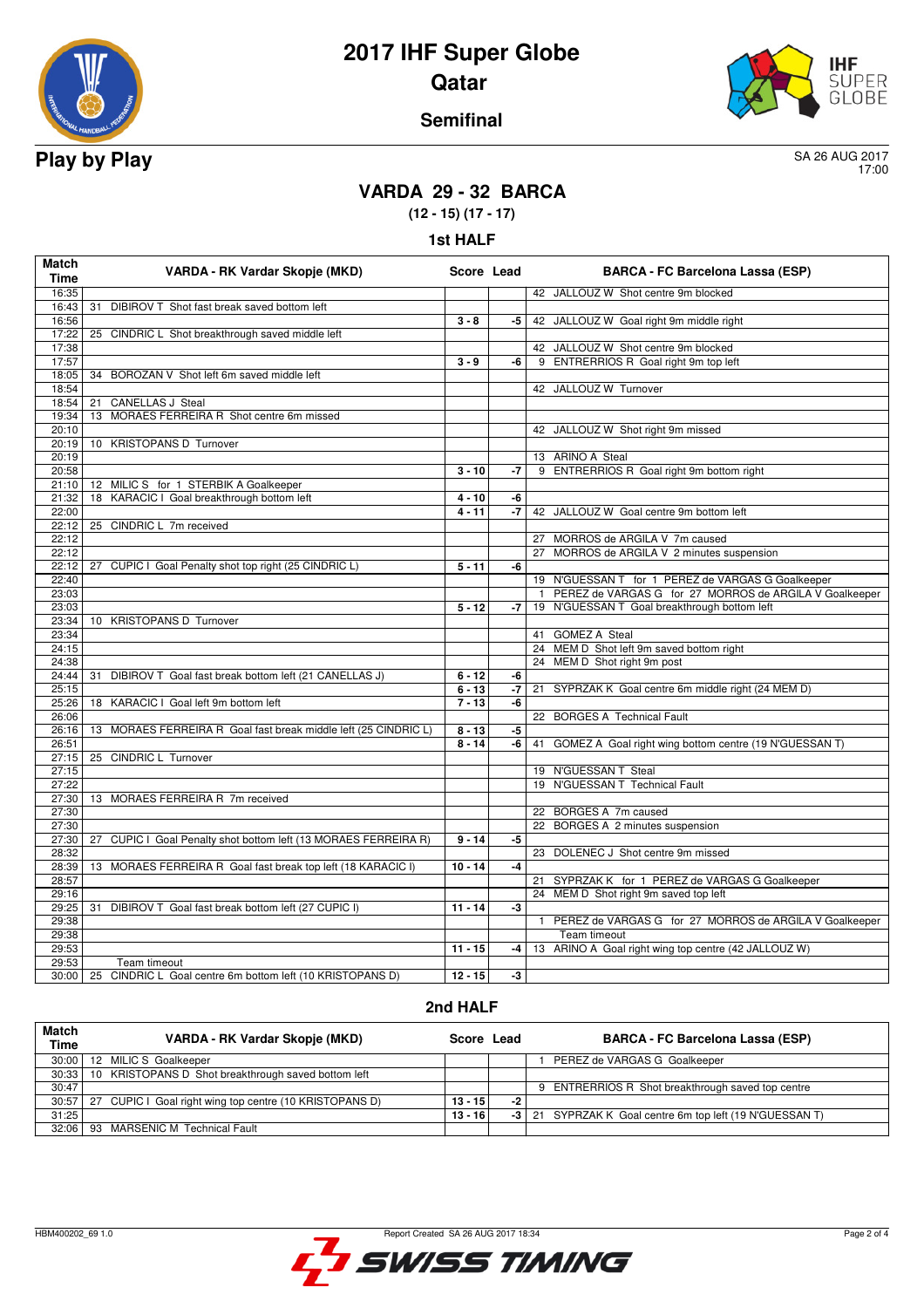



#### **Semifinal**

17:00

## **VARDA 29 - 32 BARCA**

**(12 - 15) (17 - 17)**

**2nd HALF**

| Match<br><b>Time</b> | VARDA - RK Vardar Skopje (MKD)                                       | Score Lead             |      | <b>BARCA - FC Barcelona Lassa (ESP)</b>                                                     |
|----------------------|----------------------------------------------------------------------|------------------------|------|---------------------------------------------------------------------------------------------|
| 32:51                |                                                                      |                        |      | 17 RIVERA V 7m received                                                                     |
| 33:07                | CANELLAS J 7m caused<br>21                                           |                        |      |                                                                                             |
| 33:28                |                                                                      |                        |      | 17 RIVERA V top right                                                                       |
| 33:53                | 34 BOROZAN V Goal centre 6m bottom left                              | $14 - 16$              | $-2$ |                                                                                             |
| 34:08                |                                                                      |                        |      | 19 N'GUESSAN T Technical Fault                                                              |
| 34:08                | 25 CINDRIC L Goal centre 6m bottom right                             | $15 - 16$              | -1   |                                                                                             |
| 34:20                |                                                                      | $15 - 17$              | -2   | 19 N'GUESSAN T Goal centre 9m bottom left                                                   |
| 34:47                | 31 DIBIROV T Shot left 6m saved top centre                           |                        |      |                                                                                             |
| 35:10                |                                                                      | $15 - 18$              | -3   | RIVERA V Goal centre 9m bottom left<br>17                                                   |
| 35:23                |                                                                      | $15 - 19$              | $-4$ | 19 N'GUESSAN T Goal left 9m bottom right                                                    |
| 35:33                | 25 CINDRIC L Technical Fault                                         |                        |      |                                                                                             |
| 35:43                |                                                                      |                        |      | 19 N'GUESSAN T Turnover                                                                     |
| 35:43                | <b>DIBIROV T Steal</b><br>31                                         |                        |      |                                                                                             |
| 35:53                | BOROZAN V Goal fast break bottom right (25 CINDRIC L)<br>34          | $16 - 19$              | -3   |                                                                                             |
| 36:27                |                                                                      | $16 - 20$              | -4   | 17 RIVERA V Goal left wing bottom right (19 N'GUESSAN T)                                    |
| 36:51                | DIBIROV T Goal breakthrough top centre<br>31                         | $17 - 20$              | -3   |                                                                                             |
| 36:51<br>36:53       |                                                                      |                        |      | 24 MEM D 2 minutes suspension<br>21 SYPRZAK K for 1 PEREZ de VARGAS G Goalkeeper            |
| 37:22                |                                                                      |                        |      | PEREZ de VARGAS G for 8 TOMAS V Goalkeeper<br>$\mathbf{1}$                                  |
| 37:42                |                                                                      |                        |      | 19 N'GUESSAN T Shot left 9m blocked                                                         |
| 37:58                |                                                                      |                        |      | 9 ENTRERRIOS R Shot left 9m blocked                                                         |
| 37:58                |                                                                      |                        |      | 19 N'GUESSAN T Technical Fault                                                              |
| 38:02                | B GONZALEZ GUTTIEREZ 2 minute suspension bench punishment            |                        |      |                                                                                             |
| 38:20                |                                                                      |                        |      | 19 N'GUESSAN T 2 minutes suspension                                                         |
| 38:36                | 25 CINDRIC L Goal centre 9m bottom left                              | $18 - 20$              | $-2$ |                                                                                             |
| 38:54                |                                                                      |                        |      | 42 JALLOUZ W for 1 PEREZ de VARGAS G Goalkeeper                                             |
| 39:15                |                                                                      |                        |      | 21 SYPRZAK K Shot centre 6m post                                                            |
| 39:46                |                                                                      |                        |      | PEREZ de VARGAS G for 9 ENTRERRIOS R Goalkeeper<br>$\mathbf{1}$                             |
| 39:46                | 25 CINDRIC L Turnover                                                |                        |      |                                                                                             |
| 39:46                |                                                                      |                        |      | 27 MORROS de ARGILA V Steal                                                                 |
| 39:52                |                                                                      | $18 - 21$              | $-3$ | SORHAINDO C Goal centre 9m top centre<br>10                                                 |
| 40:03                | 25 CINDRIC L Goal breakthrough bottom left                           | $19 - 21$              | -2   |                                                                                             |
| 40:45                |                                                                      | $19 - 22$              | -3   | 8 TOMAS V Goal centre 9m top left                                                           |
| 41:05                | 13 MORAES FERREIRA R 7m received                                     |                        |      |                                                                                             |
| 41:05                |                                                                      |                        |      | 10 SORHAINDO C 7m caused                                                                    |
| 41:05 27             | CUPIC I Goal Penalty shot bottom centre (13 MORAES FERREIRA R)       | $20 - 22$              | $-2$ |                                                                                             |
| 41:41                |                                                                      |                        |      | 9 ENTRERRIOS R Technical Fault                                                              |
| 42:29                | 42:16 25 CINDRIC L Goal breakthrough bottom left                     | $21 - 22$              | -1   | 21                                                                                          |
| 42:29 31             | DIBIROV T 2 minutes suspension                                       |                        |      | SYPRZAK K Shot centre 6m saved bottom left                                                  |
| 42:38                | 21 CANELLAS J for 12 MILIC S Goalkeeper                              |                        |      |                                                                                             |
| 43:08                | 12 MILIC S for 21 CANELLAS J Goalkeeper                              |                        |      |                                                                                             |
| 43:24                | KRISTOPANS D Shot right 9m saved bottom right<br>10                  |                        |      |                                                                                             |
| 43:45                |                                                                      |                        |      | 9 ENTRERRIOS R Shot breakthrough saved bottom left                                          |
| 44:02                | 18 KARACIC I for 12 MILIC S Goalkeeper                               |                        |      |                                                                                             |
| 44:21                | 12 MILIC S for 21 CANELLAS J Goalkeeper                              |                        |      |                                                                                             |
| 44:18                | 10 KRISTOPANS D Shot right 9m saved top left                         |                        |      |                                                                                             |
| 44:33                |                                                                      | $21 - 23$              | $-2$ | 8 TOMAS V Goal breakthrough bottom left                                                     |
|                      | 45:25 25 CINDRIC L Turnover                                          |                        |      |                                                                                             |
| 45:25                |                                                                      |                        |      | 27 MORROS de ARGILA V Steal                                                                 |
| 45:33                |                                                                      | $21 - 24$              | -3   | TOMAS V Goal fast break bottom left (27 MORROS de ARGILA V)<br>8                            |
| 45:52                | 34 BOROZAN V Goal left 9m bottom left                                | $22 - 24$              | -2   |                                                                                             |
| 46:18                |                                                                      |                        |      | 24 MEM D Shot right 9m post                                                                 |
| 46:44                | MORAES FERREIRA R Goal centre 6m bottom left (10 KRISTOPANS D)<br>13 | $23 - 24$              | -1   |                                                                                             |
| 47:22                |                                                                      |                        |      | 19 N'GUESSAN T Shot left 9m blocked                                                         |
| 48:01                | 25 CINDRIC L Goal centre 6m middle right                             | $24 - 24$              | 0    |                                                                                             |
| 48:39                |                                                                      | $24 - 25$              | -1   | SYPRZAK K Goal centre 6m bottom left (23 DOLENEC J)<br>21                                   |
| 49:20                | 34<br>BOROZAN V Shot centre 9m saved middle right                    |                        |      |                                                                                             |
| 49:46                |                                                                      |                        |      | N'GUESSAN T Technical Fault<br>19                                                           |
| 49:59                | 27<br>CUPIC I Goal right wing bottom right (21 CANELLAS J)           | $25 - 25$              | 0    |                                                                                             |
| 50:25                |                                                                      |                        |      | B PASCUAL X Warning (yellow card) bench punishment<br>42 JALLOUZ W Goal left 9m bottom left |
| 50:34                | 34 BOROZAN V Goal centre 9m bottom right                             | $25 - 26$<br>$26 - 26$ | -1   |                                                                                             |
| 50:58                |                                                                      |                        | 0    |                                                                                             |